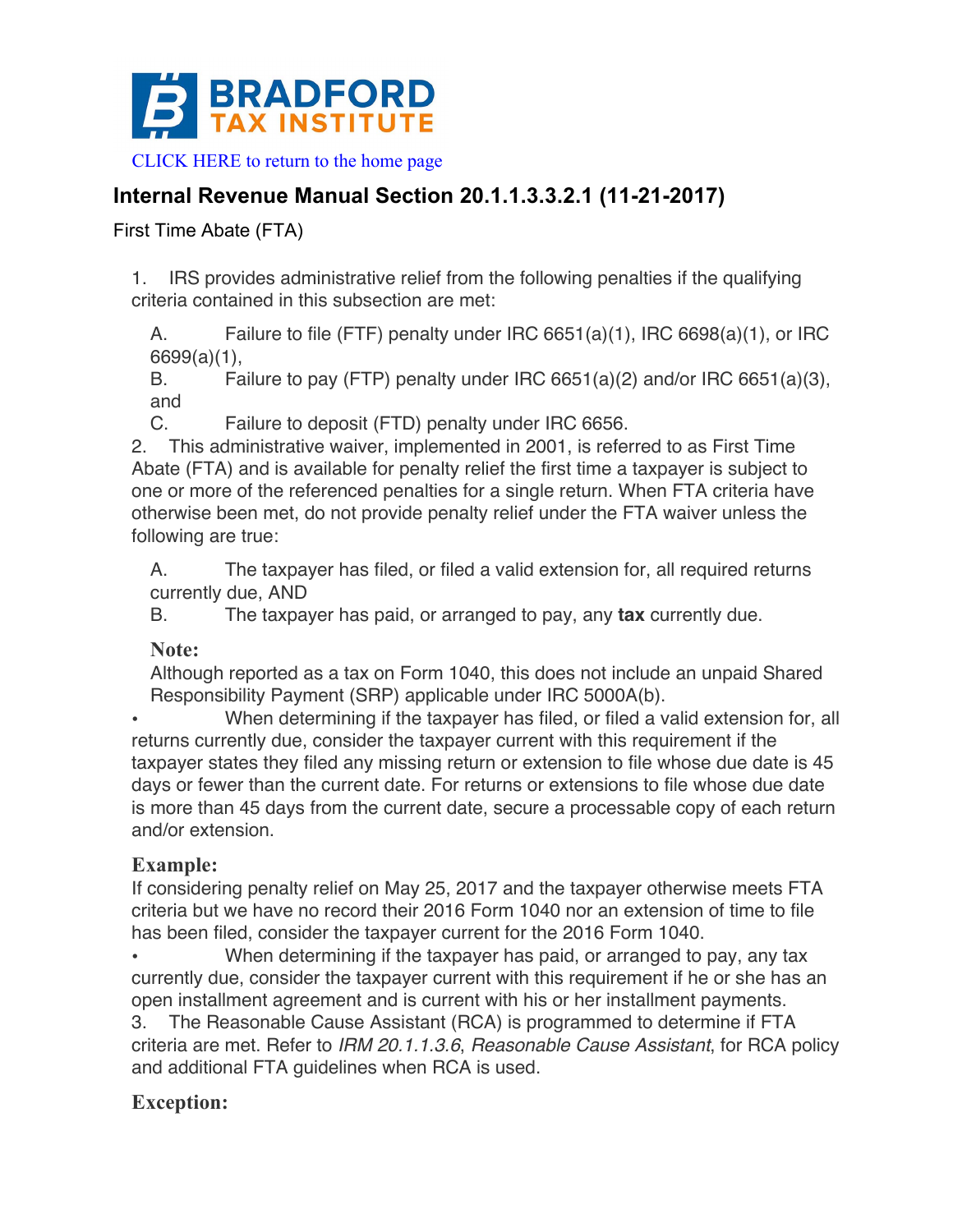RCA is unable to determine if the taxpayer has filed all returns and paid, or arranged to pay, all tax currently due. The account must be reviewed manually to determine if these criteria have been met prior to removing any penalties under the FTA waiver.

4. The following FTA waiver eligibility criteria applies to all taxpayers:

# **Note:**

When determining if FTA criteria are met, the criteria below applies to the same MFT as the penalized MFT unless the penalized MFT is 01, 14, 30, or 31. If the penalized MFT is 01 or 14, the criteria applies to both MFTs 01 AND 14. If the penalized MFT is 30 or 31, the criteria applies to both MFTs 30 AND 31.

. The tax period ending date is later than Dec. 31, 2000, and

A. The taxpayer has not been required to file the same return, or no tax modules for the same return are in TDI Status 02, 03, or 04 (IMF), for the 3 years preceding the penalized tax period (see Exception), and

B. If required to file the same return during the preceding 3 years, has no unreversed penalties (except an estimated tax penalty, TC 17X) ≡ ≡ ≡ ≡ ≡ ≡ ≡ ≡ ≡ ≡ ≡ and a notice was issued showing the assessed penalty or penalties (a module balance cleared with a TC 606 indicates a notice showing the assessed penalty or penalties **was not** issued), and

C. If required to file the same return during the preceding 3 years, has no penalties manually suppressed or reversed with Penalty Reason Code (PRC) 018 (*FTA, RCA not used*), 020 (*FTA, RCA used*), or 021 (*Tolerance*). See *Exhibit 20.1.1-2*, *Penalty Reason Code Chart* (see Exception).

# **Exception:**

If subsequent information shows the taxpayer was either not required to file a return or that they did in fact comply and were not subject to any penalty on a module on which a penalty abatement was input with PRC 018, 020, or 021, consider the taxpayer compliant for that module.

5. When determining if FTA criteria are met for penalties assessed on MFT 30 or 31, the taxpayer(s) must meet FTA criteria on all returns required to be filed as a primary and secondary taxpayer, if applicable.

# **Example:**

If the filing status of the return on the penalized period is Married Filing Joint and the required returns in the preceding 3 years were not filed under the same primary SSN and with the same filing status and same primary and secondary SSNs, FTA criteria for both SSNs must be met.

## **Example:**

If the filing status on the return on the penalized period is other than Married Filing Joint and the taxpayer filed, or was required to file, as a secondary taxpayer during the preceding 3 years, FTA criteria must be met for all returns on which the taxpayer was reported, or was required to be reported, as the secondary taxpayer on a joint return.

6. In addition to the criteria in paragraph (4), FTA criteria will not be met on BMF accounts if any of the following is true: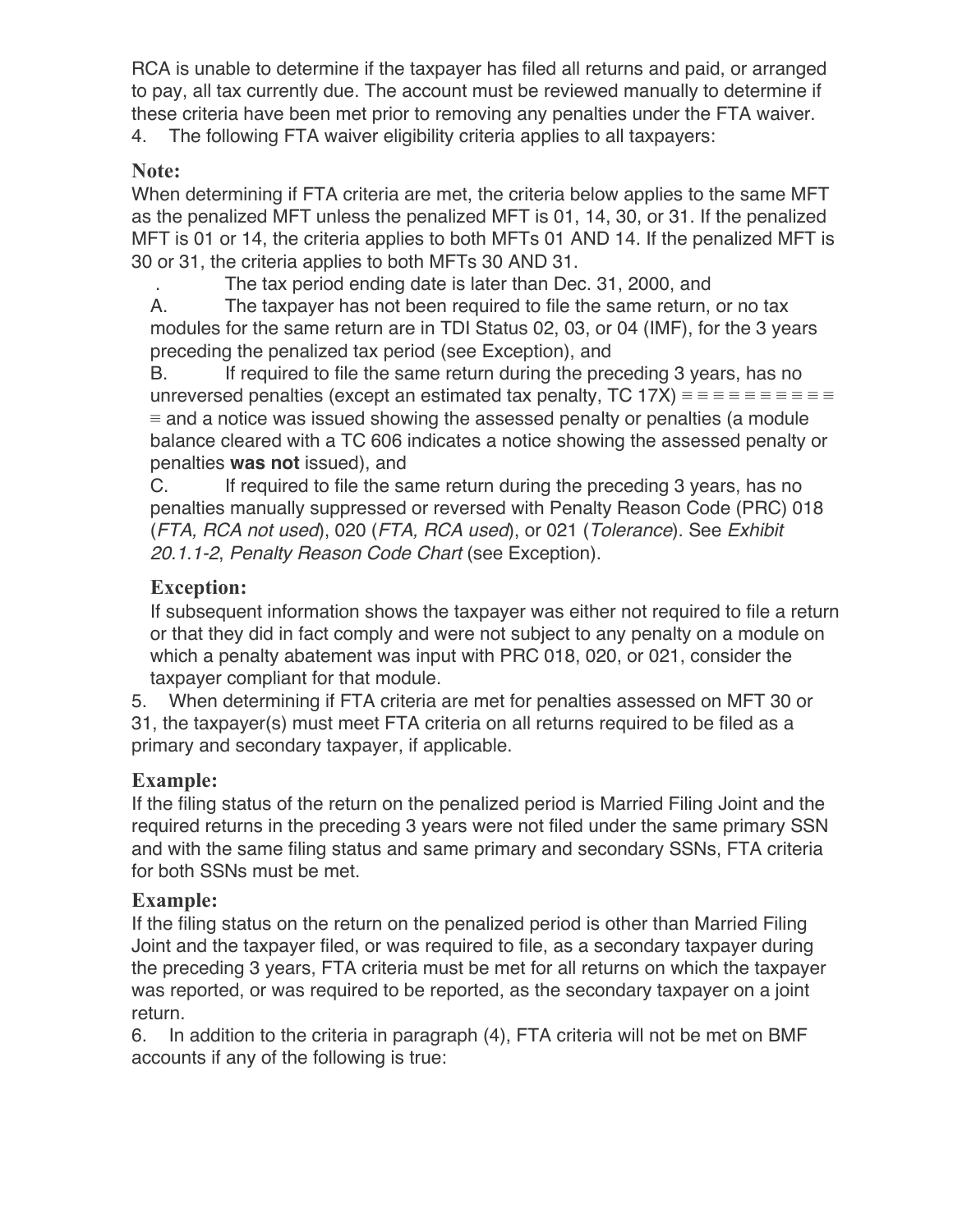. A total of four or more FTD penalty waiver codes are present in the taxpayer's three-year penalty history. Waiver Code 24 is set when the FTD penalty is waived due to a change in deposit frequency. Waiver Code 25 is set when the FTD penalty is waived per IRM 20.1.4.3, *Restrictions on Assessments*, criteria. Waiver codes, if posted, are shown in Command Code (CC) BMFOL definer R with the literal FTD PEN WAIVER CD.

A. The FTD penalty is charged for EFTPS avoidance. However, if the taxpayer made some deposits electronically by EFTPS as required but not all and all other FTA criterion are met, any portion of an FTD penalty not attributable to EFTPS avoidance can be removed or suppressed. If the portion of the penalty attributable to EFTPS avoidance meets IRM 20.1.4.3, *Restrictions on Assessments*, criteria, remove the penalty in full.

B. For a Form 1120, *U.S. Corporation Income Tax Return*, or Form 1120-S penalty, a Form 1120-S, *U.S. Income Tax Return for an S Corporation*, in the 3 year look-back period was filed late but not penalized.

**Note:**

|  | - - - - - - |                        |  |  |  |  |  |  |  |  |  |  |  |  |  |  |  |  |  |  |  |  |
|--|-------------|------------------------|--|--|--|--|--|--|--|--|--|--|--|--|--|--|--|--|--|--|--|--|
|  |             |                        |  |  |  |  |  |  |  |  |  |  |  |  |  |  |  |  |  |  |  |  |
|  |             |                        |  |  |  |  |  |  |  |  |  |  |  |  |  |  |  |  |  |  |  |  |
|  |             |                        |  |  |  |  |  |  |  |  |  |  |  |  |  |  |  |  |  |  |  |  |
|  |             |                        |  |  |  |  |  |  |  |  |  |  |  |  |  |  |  |  |  |  |  |  |
|  |             |                        |  |  |  |  |  |  |  |  |  |  |  |  |  |  |  |  |  |  |  |  |
|  |             |                        |  |  |  |  |  |  |  |  |  |  |  |  |  |  |  |  |  |  |  |  |
|  |             |                        |  |  |  |  |  |  |  |  |  |  |  |  |  |  |  |  |  |  |  |  |
|  |             |                        |  |  |  |  |  |  |  |  |  |  |  |  |  |  |  |  |  |  |  |  |
|  |             |                        |  |  |  |  |  |  |  |  |  |  |  |  |  |  |  |  |  |  |  |  |
|  |             |                        |  |  |  |  |  |  |  |  |  |  |  |  |  |  |  |  |  |  |  |  |
|  |             |                        |  |  |  |  |  |  |  |  |  |  |  |  |  |  |  |  |  |  |  |  |
|  |             |                        |  |  |  |  |  |  |  |  |  |  |  |  |  |  |  |  |  |  |  |  |
|  |             |                        |  |  |  |  |  |  |  |  |  |  |  |  |  |  |  |  |  |  |  |  |
|  |             |                        |  |  |  |  |  |  |  |  |  |  |  |  |  |  |  |  |  |  |  |  |
|  |             |                        |  |  |  |  |  |  |  |  |  |  |  |  |  |  |  |  |  |  |  |  |
|  |             |                        |  |  |  |  |  |  |  |  |  |  |  |  |  |  |  |  |  |  |  |  |
|  |             |                        |  |  |  |  |  |  |  |  |  |  |  |  |  |  |  |  |  |  |  |  |
|  |             |                        |  |  |  |  |  |  |  |  |  |  |  |  |  |  |  |  |  |  |  |  |
|  |             |                        |  |  |  |  |  |  |  |  |  |  |  |  |  |  |  |  |  |  |  |  |
|  |             |                        |  |  |  |  |  |  |  |  |  |  |  |  |  |  |  |  |  |  |  |  |
|  |             |                        |  |  |  |  |  |  |  |  |  |  |  |  |  |  |  |  |  |  |  |  |
|  |             |                        |  |  |  |  |  |  |  |  |  |  |  |  |  |  |  |  |  |  |  |  |
|  |             |                        |  |  |  |  |  |  |  |  |  |  |  |  |  |  |  |  |  |  |  |  |
|  |             |                        |  |  |  |  |  |  |  |  |  |  |  |  |  |  |  |  |  |  |  |  |
|  |             |                        |  |  |  |  |  |  |  |  |  |  |  |  |  |  |  |  |  |  |  |  |
|  |             |                        |  |  |  |  |  |  |  |  |  |  |  |  |  |  |  |  |  |  |  |  |
|  |             |                        |  |  |  |  |  |  |  |  |  |  |  |  |  |  |  |  |  |  |  |  |
|  |             |                        |  |  |  |  |  |  |  |  |  |  |  |  |  |  |  |  |  |  |  |  |
|  |             |                        |  |  |  |  |  |  |  |  |  |  |  |  |  |  |  |  |  |  |  |  |
|  |             | _____________________  |  |  |  |  |  |  |  |  |  |  |  |  |  |  |  |  |  |  |  |  |
|  |             |                        |  |  |  |  |  |  |  |  |  |  |  |  |  |  |  |  |  |  |  |  |
|  |             |                        |  |  |  |  |  |  |  |  |  |  |  |  |  |  |  |  |  |  |  |  |
|  |             | ______________________ |  |  |  |  |  |  |  |  |  |  |  |  |  |  |  |  |  |  |  |  |
|  |             |                        |  |  |  |  |  |  |  |  |  |  |  |  |  |  |  |  |  |  |  |  |
|  |             |                        |  |  |  |  |  |  |  |  |  |  |  |  |  |  |  |  |  |  |  |  |

C. The penalty is charged for an incomplete Form 1120-S under IRC 6699(a)(2) or Form 1065 under IRC 6698(a)(2). See IRM 20.1.2.5, *Failure to File S Corporation Return-IRC 6699*, and IRM 20.1.2.3, *Failure to File a Partnership Return*. An incomplete return penalty is assessed on MFT 02 or 06 with a TC 246 or a TC 240 without a 3-digit penalty reference number (PRN). Taxpayers that file an incomplete Form 1120-S or Form 1065 are provided an opportunity to submit the missing information before the incomplete return penalty is assessed.

7. In addition to the criteria contained in paragraphs (4)-(6), penalty relief under the FTA waiver does not apply to the following:

Returns with an event-based filing requirement, generally returns filed once or infrequently such as Form 706, *U.S. Estate Tax Return*, and Form 709, *United States Gift (and Generation-Skipping Transfer) Tax Return*.

• The daily delinquency penalty (DDP), see e.g., IRC 6652(c)(2)(A) and IRM 20.1.8, *Employee Plans and Exempt Organization Penalties*.

Information reporting that is dependent on another filing, such as various forms that are attached.

## **Example:**

Penalties assessed against a late-or unfiled Form 5471, *Information Return of U.S. Persons With Respect To Certain Foreign Corporations*, or Form 5472, *Information Return of a 25% Foreign-Owned U.S. Corporation or a Foreign Corporation Engaged in a U.S. Trade or Business*. See IRM 20.1.9, *International Penalties*.

This list is not all inclusive.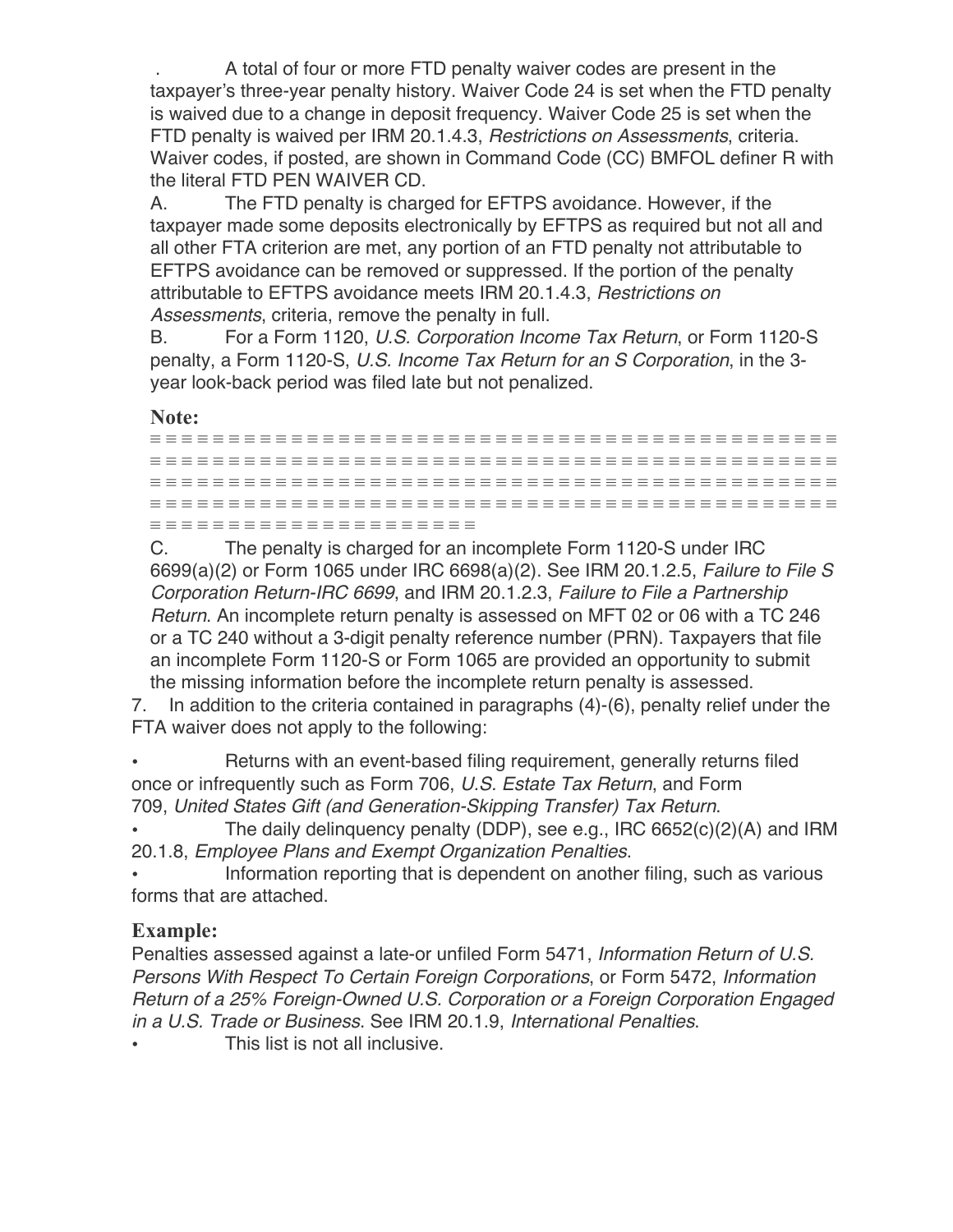8. FTA is an administrative waiver and does not carry any oral statement authority (OSA) threshold. See *IRM 20.1.1.3.1*, *Unsigned or Oral Requests for Penalty Relief*, for OSA guidelines.

9. As stated in paragraph (2), penalty relief under the FTA waiver only applies to a single tax period. Further, penalty relief under the FTA waiver only applies to a tax period for which the qualifying criteria in paragraphs (4)-(6), as applicable, have been met. In addition, the FTA waiver is not applicable based solely on a taxpayer's first request for penalty relief.

## **Example:**

If a Form 941 filer was compliant for calendar years 2013, 2014, and 2015 but made late deposits and was assessed FTD penalties on all 4 2016 tax periods, FTA criteria can only be met and the waiver applied to the tax period ended 201603. Reasonable cause criteria must be met for tax periods 201606, 201609, and 201612.

#### **Example:**

If the same Form 941 filer was not compliant during calendar year(s) 2013, 2014, and/or 2015 but didn't request penalty relief for those years and their first request for penalty relief is for the 4 FTD penalties on their 2016 returns, penalty relief under the FTA waiver is not appropriate for any of the 2016 penalties.

10. An FTA waiver is not penalty-specific. In other words, if the taxpayer has any unreversed penalties (except an ES penalty) on a module in the 3-year look-back period, or any penalties reversed with PRC 018, 020, or 021, the FTA waiver does not apply to any penalty on the module under consideration.

#### **Example:**

If a taxpayer was assessed an FTD penalty and no other penalties on Form 941 for tax period 201703 and a review of the 3-year look-back period shows an unreversed FTP penalty  $\equiv \equiv \equiv \equiv \equiv \equiv \equiv \equiv \equiv \equiv$  (and a notice was issued), or the FTP penalty was removed with PRC 018, 020, or 021, the FTA waiver does not apply for 201703 tax module.

11. Per *IRM 20.1.1.3*, penalty relief under Administrative Waivers, including FTA, is to be considered and applied before reasonable cause. If FTA criteria are met, the FTA waiver will be applied before reasonable cause and the taxpayer must be notified that we removed their penalty or penalties based on their prior history of compliance and not based on their reasonable cause statement.

## **Caution:**

Do not provide relief under the FTA waiver if there is clear and convincing evidence that the taxpayer did in fact comply and is not subject to any penalties or if the penalty or penalties is/are the result of an IRS error. Take appropriate corrective actions that will result in systemic reversal of the penalty or penalties. If the module is restricted from removing the penalty or penalties systemically or the penalty or penalties is/are clearly the result of an IRS error then input the penalty abatement transaction(s) with penalty reason code (PRC) 045.

12. When penalty relief under the FTA waiver is granted, notify the taxpayer we have removed the penalty or penalties based on their prior history of compliance and not based on a reasonable cause explanation provided, if applicable. Correspondex Letters 168C, 3502C (RCA only), and 3503C (RCA only), as well as ICS (integrated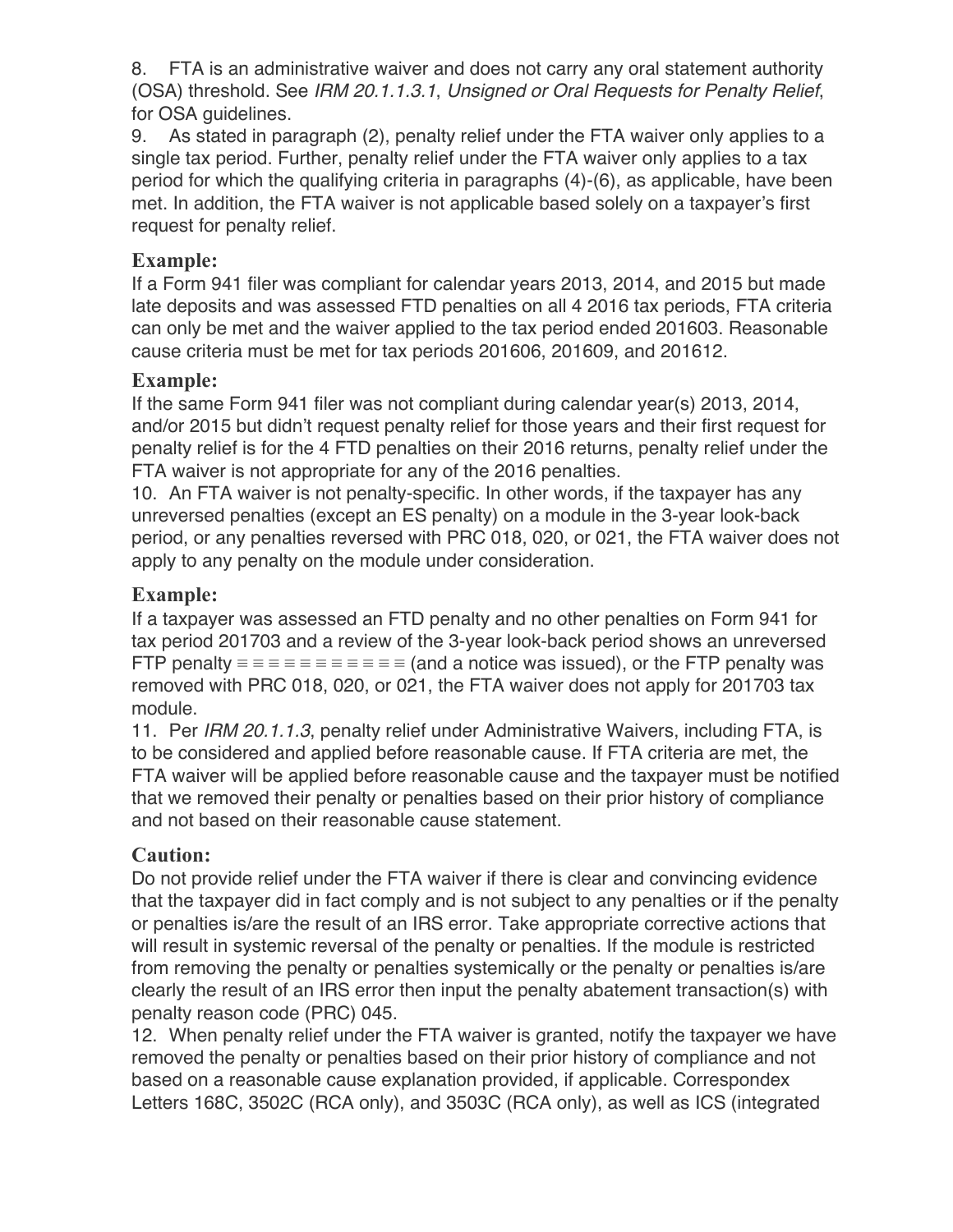collection system) macro letters 4722, 4723, and 4724, contain appropriate paragraphs to use for this notification requirement. The following is an example of this paragraph:

## **Example:**

*We approved your request to remove the penalties. However, we only granted penalty relief because you have a good history of filing and paying on time. This type of penalty removal is only available one time. We will base our decisions to remove any future penalties on reasonable cause criteria.*

#### **Note:**

When applicable, include an explanation that educates the taxpayer how to be compliant in the future. Examples of when an explanation may not be applicable include deceased taxpayers and telephone contacts during which an explanation was provided verbally.

13. If the tax is not paid in full on the module that meets FTA criteria and the taxpayer is current with installment agreement payments (and has filed all returns currently due), allow abatement of the FTP penalty under the FTA waiver determined to the current date and use reason code **(RC) 062** with the TC 271. While the FTA waiver is an administrative waiver and not reasonable cause, the **RC 062** will not restrict Master File from continuing to compute the FTP penalty on the unpaid tax and is to be used in this instance only.

#### **Note:**

An open paragraph must be used in Correspondex Letters 168C, 3502C, and 3503C to inform the taxpayer that the FTP penalty will continue to apply to the unpaid tax. After the tax is paid in full, the additional FTP penalty can be removed under the FTA waiver.

## **Caution:**

If the tax is paid in full or the taxpayer has agreed to pay the balance owed immediately upon receipt of notice of abatement of the penalty (see IRM 20.1.2.1.4.1(9)), allow abatement or suppression of the assessed amount of FTP penalty (i.e., input TC 270 for \$0.00 if the module only reflects accrued FTP). On IMF modules, use RC 065.

14. Per *IRM 20.1.1.5.1*, a PRC is required when abating an assessed penalty or suppressing a penalty that is otherwise applicable. The FTA waiver carries its own PRCs as follows:

**PRC 018** - To be used when an independent determination of the taxpayer's eligibility for penalty relief under the FTA waiver is made. This includes situations where RCA is used but RCA did not determine FTA criteria have been met.

**PRC 020** - To be used when RCA is used and RCA displays a message indicating the module under review meets FTA criteria. This includes situations where RCA displays a message indicating one or more modules in the 3-year history have been moved to the retention register and manual review of the module(s) moved to the retention register confirms FTA criteria have been met.

15. Taxpayers are not required to specifically request penalty relief under the FTA waiver to be eligible for the waiver. If one or more penalties eligible for relief under the FTA waiver remain after all account discrepancies have been corrected, and/or are